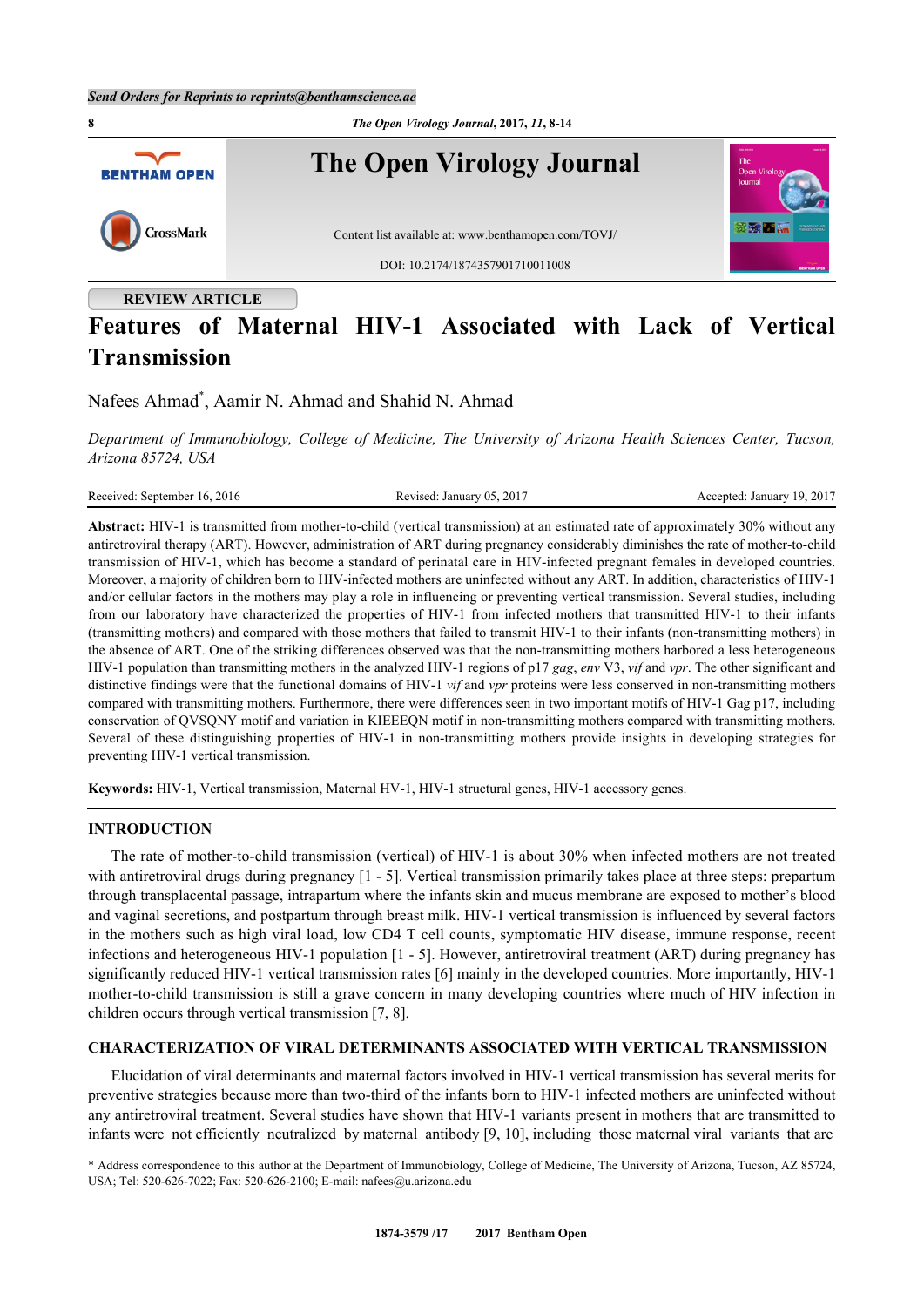near the time of transmission [[10\]](#page-4-5). We and others have characterized the molecular and biological properties of HIV-1 from mothers and their infants after vertical transmission, and demonstrated that a minor maternal HIV-1 variant was transmitted to their infants [[11](#page-4-6) - [16\]](#page-4-7). Several studies have shown a similar pattern of transmission of HIV-1 from transmitter to recipient during sexual transmission [[17](#page-4-8) - [19\]](#page-4-9). Furthermore, the biological phenotype of HIV-1 involved in both vertical and sexual transmission was shown to be consistently R5 HIV-1 [\[20](#page-4-10) - [23](#page-5-0)].

In a more comprehensive approach to understand the molecular properties of HIV-1 that are associated with vertical transmission, we showed that there was a high degree of preservation of the functional domains of HIV-1 in the structural genes, including *gag* p17 [[24](#page-5-1)] and NC [\[25\]](#page-5-2), *pol* RT [[26\]](#page-5-3), *env* gp120 [\[13\]](#page-4-11) and gp41 [\[27](#page-5-4)], regulatory genes *tat* [\[28](#page-5-5)] and *rev* [\[29](#page-5-6)] and their cis-acting responsive regions, HIV-1 LTR [[30](#page-5-7), [31\]](#page-5-8) and RRE [\[32\]](#page-5-9) and accessory genes, *vif* [\[33](#page-5-10)], *vpr* [[34](#page-5-11)], *vpu* [[35](#page-5-12)] and *nef* [[36\]](#page-5-13) from mother-infant pairs after vertical transmission. While most of these studies focused on elucidating the properties of HIV-1 associated with vertical transmission, limited studies have characterized the properties of HIV-1 that are associated with lack of vertical transmission. Better characterization of viral determinants and host factors associated with lack of vertical transmission could be critical in developing preventive strategies. Our group has performed a comparative analysis of the properties of HIV-1, including genetic variability and functional domains of HIV-1, between non-transmitting mothers (mothers who failed to transmit the virus to their infants in the absence of any antiretroviral therapy) and transmitting mothers (mothers who transmitted the virus to their infants). In this article, we will focus to compile the unique features of HIV-1 that are associated with lack of vertical transmission, especially in two important regions of the HIV-1 genome; the structural regions *gag* p17 and *env* V3 and accessory genes, *vif* and *vpr*.

## **CHARACTERIZATION OF HIV-1** *gag* **p17 ASSOCIATED WITH LACK OF VERTICAL TRANSMISSION**

HIV-1 structural gene *gag* p17 matrix plays an important role in HIV-1 replication, viral determinants or motifs in *gag* p17 may be associated with and/or lack of vertical transmission. Therefore, our previous study analyzed the HIV-1 *gag* p17 sequences from non-transmitting mothers, including a mother with several births [[37](#page-5-14)] and compared with our and others published study on transmitting mothers' sequences [\[24,](#page-5-1) [38](#page-5-15)]. Our analysis revealed that there were intact Gag p17 matrix open reading frames in most of our non-transmitting [[37](#page-5-14)] and transmitting mothers' sequences [\[24](#page-5-1)]. We also compared the viral heterogeneity and found that the *gag* p17 matrix sequences in non-transmitting mothers [[37](#page-5-14)] were less heterogeneous than transmitting mothers' sequences[[24\]](#page-5-1). With respect to variability in the nucleotide sequences of p17 matrix, the distance ranged from 0 to 5.6% (0% median values) and amino acid from 0 to 7.7% (0% median values) in non-transmitting mothers [[37](#page-5-14)] compared transmitting mothers [\[24\]](#page-5-1) where the nucleotide distances ranged from 0.2 to 6.5% (2.3% median values) and amino acid from 0 to 12.0% (4.5% median values). These findings supported the notion that a low degree of viral heterogeneity in infected mothers is associated with lack of vertical transmission.

Several motifs in Gag p17 matrix sequences, including glutamic acid (E) at position 93, KIEEEQN motif (positions 103-109, the major antibody binding site) were conserved more in transmitting than non-transmitting mothers [[24,](#page-5-1) [37](#page-5-14), [38\]](#page-5-15). In addition, a valine (V) at position 104 was shown to be present in non-transmitting status compared with transmitting mothers' sequences [[24](#page-5-1), [38\]](#page-5-15). Several studies found that the C-terminal 6-mer QVSQNY, a lysine (K) or glutamine (Q) at position 15, an alanine (A) at 54, a lysine (K) at 76, a valine (V) at 104 and an aspartic acid (D) at 102 and 121 were associated with non-transmitting status[[37,](#page-5-14) [38](#page-5-15)]. Our study also compared the motifs required for functional activity of Gag p17 matrix protein between non-transmitting and transmitting mothers' sequences and found that the functions such as targeting of Gag to the plasma membrane, virus assembly and release, envelope glycoprotein incorporation into the virion, and localization of the virus preintegration complex to the nucleus of nondividing cells [[39](#page-5-16) - [42\]](#page-6-0) were largely preserved in non-transmitting [[37](#page-5-14)] and transmitting mothers' [[24](#page-5-1)] sequences. Another functional domains of Gag p17 matrix namely the polymerization site located at positions 47 to 59 was less conserved in nontransmitting mothers' sequences [[37\]](#page-5-14) than transmitting mothers' sequences [[24](#page-5-1)]. Some of these motifs in *gag* p17 matrix that differ between transmitting and non-transmitting mothers could be targeted for preventive strategies of HIV vertical transmission.

# **CHARACTERIZATION OF HIV-1** *env* **V3 REGION ASSOCIATED WITH LACK OF VERTICAL TRANSMISSION**

Comparison of the V3 region of HIV-1 envelope gene, which plays an important role in virus neutralization, cellular tropism, replication and pathogenesis [\[43](#page-6-1) - [45](#page-6-2)], between non-transmitting and transmitting mothers' sequences may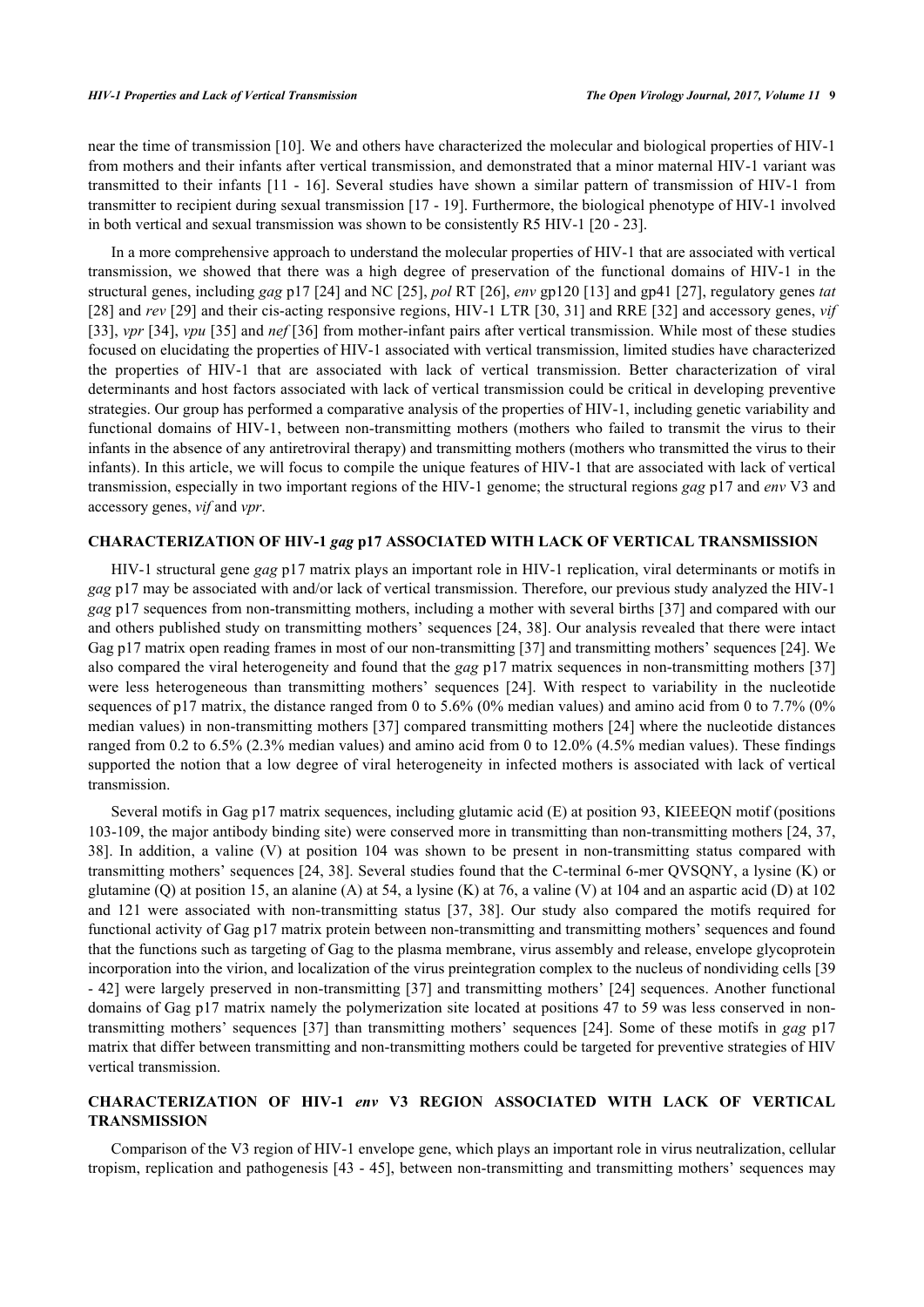provide important viral information related to vertical transmission. While the coding potential of the V3 region were highly conserved in non-transmitting [[46](#page-6-3)] and transmitting [[13](#page-4-11) - [16](#page-4-7)] mothers' sequences, the V3 region sequences of non-transmitting mother's sequence [[46\]](#page-6-3) were significantly less heterogeneous compared with transmitting mothers' V3 region sequences[[13\]](#page-4-11). Furthermore, the estimates of genetic diversity of non-transmitting mothers' V3 region sequences were significantly lower compared with transmitting mothers' V3 region sequences [\[46](#page-6-3)]. The lower level of viral heterogeneity of V3 region sequences in non-transmitting mothers compared with transmitting mothers' sequences correlated with lack of vertical transmission, as also seen in p17 *gag* sequences. Another striking feature in support of the correlation of less heterogeneity of HIV with lack of vertical transmission was the decreasing viral heterogeneity and rate of genetic diversity with successive births in non-transmitting mothers [[46\]](#page-6-3).

There were several amino acid sequence motifs present in non-transmitting mothers that were specific to each nontransmitting mother when compared to transmitting mothers [\[46\]](#page-6-3) did not provide any specific pattern related to either associated with or lack of vertical transmission. However, examining the non-transmitting mothers and one nontransmitting mother with multiple deliveries suggested clearly that if HIV stays less heterogeneous, the mother-to-child transmission could be significantly reduced. This conclusion is further supported by the fact that the one nontransmitting mother's HIV sequences were almost homogeneous at the time of her fifth delivery [\[46](#page-6-3)].

Mother-to-child transmission has been shown to be significantly reduced by use of ART, which suggests that suppression of HIV replication is achieved, that also reduces HIV heterogeneity because of suppression of HIV replication. A low level of HIV-1 heterogeneity associated with lack of mother-to-child of transmission [[46\]](#page-6-3) provides a logical explanation on the mechanism of reduction in HIV vertical by using ART during pregnancy. The use of ART is known to suppress HIV-1 replication and lowers viral load in infected patients [\[6](#page-4-1), [47](#page-6-4), [48](#page-6-5)], which also reduces viral heterogeneity because of no active viral replication in the presence of ART [\[48\]](#page-6-5). This decrease in HIV-1 heterogeneity due to ART in infected mothers most likely reduced HIV-1 mother-infant transmission. The lower estimates of genetic diversity in non-transmitting mothers' HIV-1 populations joined with different levels of selection pressure [\[46](#page-6-3)] suggest the mothers' ability to mount a different degree of effective immune response against the viral population and prevent transmission by neutralizing the virus. We saw in our study that HIV-1 sequences in the non-transmitting mothers were homogeneous [[46](#page-6-3)], which provides an indication that the HIV-1 population has attained a state of optimum adaptation as seen in long-term progressors of HIV-1 infection [\[49](#page-6-6)] may also apply in the case of non-transmitting mothers. These findings of a more slowly evolving virus population in the V3 region provide a better target for developing strategies for mounting an immune response to control the infection and prevent transmission.

# **CHARACTERIZATION OF HIV-1** *vif* **AND** *vpr* **GENES ASSOCIATED WITH LACK OF VERTICAL TRANSMISSION**

HIV-1 replication is regulated by several regulatory and accessory genes, including *vif* and *vpr* that are required for HIV-1 pathogenesis [[50](#page-6-7) - [52\]](#page-6-8) and may also have some role in mother-to-child transmission. Therefore, a comparative analysis of HIV-1 *vif* and *vpr* genes from transmitting and non-transmitting mothers should provide useful information that may allow us to correlate the properties of these genes with HIV-1 vertical transmission, as shown in our studies [\[33](#page-5-10), [34,](#page-5-11) [53](#page-6-9)]. In these studies, we have shown that the molecular motifs that are essential for the biological function of *vif* and *vpr* in HIV-1 were conserved in HIV-1 isolates from mothers and infants after vertical transmission [[33,](#page-5-10) [34\]](#page-5-11), suggesting that *vif* and *vpr* proteins are required for transmission and pathogenesis. In contrast, the functional domain of *vif* and *vpr* in non-transmitting mother isolates were less conserved [\[53](#page-6-9)], providing a first line of evidence that *vif* and *vpr* may have a role in HIV-1 vertical transmission. Another important finding was that *vif* and *vpr* sequences were less heterogeneous in non-transmitting HIV-1 isolates [[53\]](#page-6-9) than transmitting mothers [\[33,](#page-5-10) [34](#page-5-11)], which is consistent with a low level of heterogeneity seen in *gag* p17 [[37\]](#page-5-14) and *env* V3 region [\[46](#page-6-3)].

Some of the in-depth analysis of the deduced amino acid sequences of *vif* nucleotide sequences from nontransmitting HIV-1 isolates showed that some non-transmitting mothers *vif* sequences contained stop codons and lacked initiation codons[[53\]](#page-6-9), indicating that *vif* was not functional and therefore may have prevented mother-to-child transmission. One of the other important findings was that the *vif* sequences from some non-transmitting mothers [\[53](#page-6-9)] carried a substitution of histidine in place of tyrosine at position 30 in a highly conserved motif SL (I/V) X4YX9Y among HIV-1 isolates located between amino acid 23-40 that was preserved in our transmitting mothers [[33](#page-5-10)]. Some other non-transmitting mothers [\[53](#page-6-9)] contained substitutions such as asparagine at position 22, lysine at 77 and histidine at 110 [\[50\]](#page-6-7). The substitutions of polar charged lysine to polar uncharged asparagine at position 22 and non-polar tyrosine to polar histidine at 30 and 110 are major changes and may affect *vif* function. The *vif* gene is highly conserved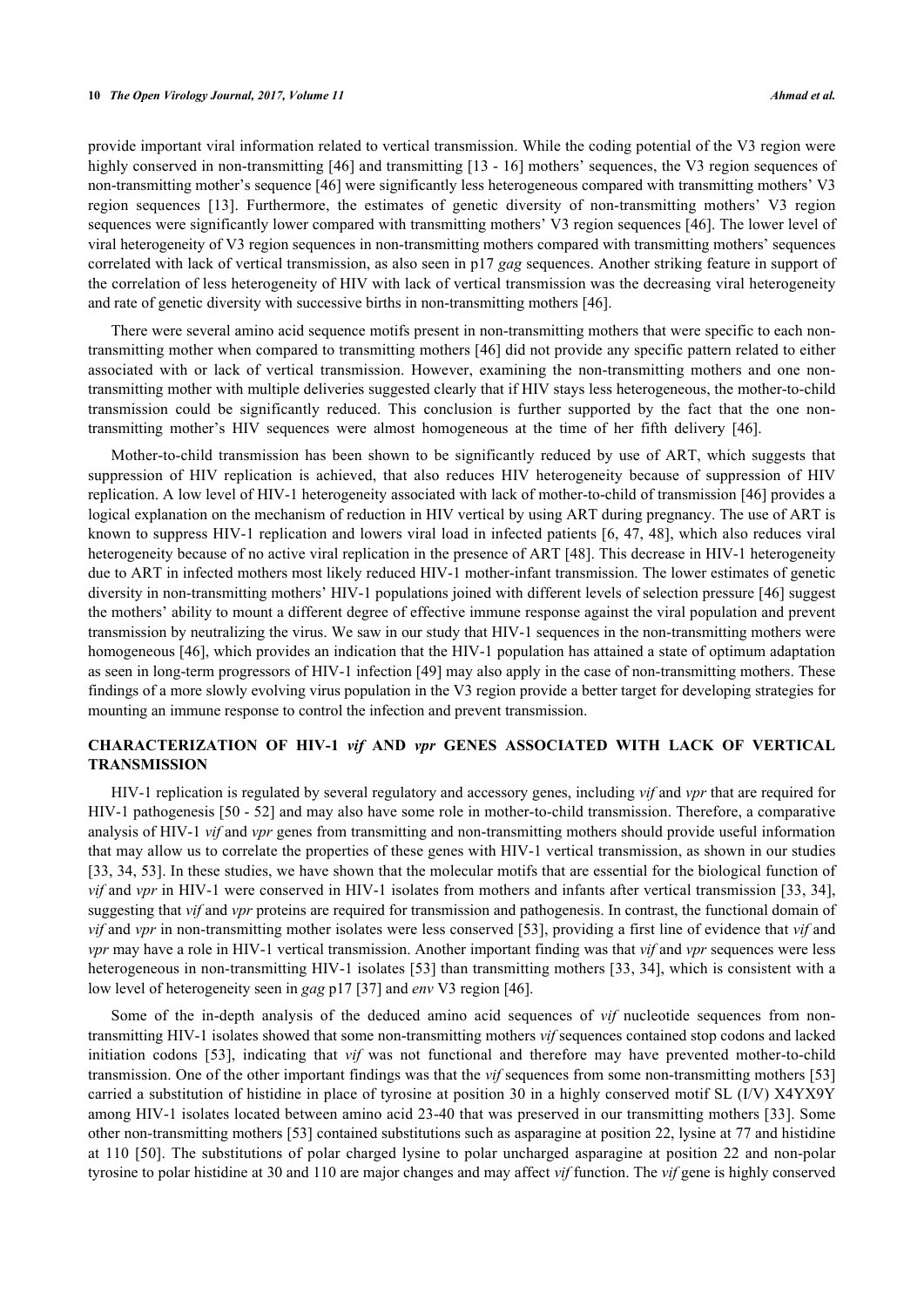in all HIV-1 isolates in HIV-1 infected patients [[50](#page-6-7)] as well as transmitting mother-infant pairs [\[33\]](#page-5-10). In contrast, the non-transmitting mothers' *vif* sequences [\[53\]](#page-6-9) were less functional, suggesting a role in preventing HIV-1 vertical transmission.

Upon examination of the deduced amino acid sequences of *vpr* in non-transmitting mothers' HIV-1 isolates [[53\]](#page-6-9), we found that some non-transmitting mother *vpr* sequences had stop codons and lacked initiation codons, whereas some non-transmitting mothers' *vpr* sequences contained a substitution of serine in place of alanine at position 30, arginine in place of glycine at position 75, and a deletion in the C-terminus necessary for *vpr* function. Some non-transmitting mother sequences had a substitution of arginine in place of glycine at position 75 of the conserved dipeptide (GC) that is important in virion incorporation and stability of *vpr* [[54\]](#page-6-10) and cell cycle arrest [\[55](#page-6-11)] and a serine in place of alanine at position 30 that is required for cell cycle arrests by *vpr* [[55](#page-6-11), [56](#page-6-12)]. More importantly, the *vpr* sequences from a nontransmitting mother from three time points contained an in-frame deletion at the C-terminus [\[53](#page-6-9)] that has been shown to affect cell cycle arrest property of *vpr* [[55\]](#page-6-11), which were also seen in long-term survivors of HIV-1 infection [[57](#page-6-13)]. In summary, the functional domains of *vpr* in non-transmitting mother were either defective, less functional or contained substitution in important domains that affected *vpr* function compared with transmitting mothers *vpr* sequences that had all functional domains intact [[53](#page-6-9)]. These data suggested that *vif* and *vpr* are important viral determinants of HIV-1 vertical transmission and defect in these genes may be associated with lack of vertical transmission, as found in nontransmitting mothers *vif* and *vpr* sequences [[53\]](#page-6-9).

## **CONCLUSION**

While HIV-1 mother-to-child (vertical) transmission of HIV-1 is multifactorial in nature, viral determinants may play an important role in either influencing or preventing vertical transmission. Several studies, including our study characterized the molecular and biological properties of HIV-1 associated with vertical transmission and showed that HIV-1 structural, regulatory and accessory genes were highly conserved and functional. We have performed several studies examining HIV-1 structural and accessory genes from infected mothers who failed to transmit the virus to their infants in the absence of any antiretroviral therapy. In this article, we have compiled the findings of our studies that showed that HIV-1 p17 *gag* matrix, envelope V3 regions, *vif* and *vpr* sequences were significantly less heterogeneous in non-transmitting mothers than transmitting mothers. In addition, the *vif* and *vpr* from non-transmitting mothers were either defective, less functional or had substitution in important domains affecting function, whereas transmitting mothers *vif* and *vpr* were intact and functional. These findings are consistent with the data showing that more than twothird of HIV-infected pregnant women do not transmit HIV to their infants more likely of their HIV-1 sequences being less heterogeneous and *vif* and *vpr* less functional. In addition, our findings are also consistent with the use of antiretroviral therapy in preventing HIV-1 vertical transmission because antiretroviral therapy suppresses viral replication and reduces viral heterogeneity. Our non-transmitting mothers harbored a homogenous HIV sequences, whereas transmitting mothers had a heterogeneous HIV sequences, suggesting that less HIV heterogeneity was associated with the lack of vertical transmission. These results provide an explanation for the reduction of vertical transmission by antiretroviral therapy (ART) during pregnancy, as ART is known to suppress virus replication and reduce viral load viral heterogeneity. These findings may have ramifications in combating vertical transmission by developing new therapies.

#### **CONFLICT OF INTEREST**

The authors confirm that this article content has no conflict of interest.

#### **ACKNOWLEDGEMENTS**

Thanks to the National Institutes of Health grants (NIH/NIAID-AI40378, AI40378-06, NIH/FIC-TW01345) and Arizona Biomedical Research Commission (ADCRC-9601, 7002, 8001) and ADHS14-082984 for funding the research proposals that made possible to present the findings in this article.

#### **REFERENCES**

- <span id="page-3-0"></span>[1] Ahmad N. Maternal-fetal transmission of human immunodeficiency virus. J Biomed Sci 1996; 3(4): 238-50. [\[http://dx.doi.org/10.1007/BF02253703\]](http://dx.doi.org/10.1007/BF02253703) [PMID: [11725104](http://www.ncbi.nlm.nih.gov/pubmed/11725104)]
- [2] Ahmad N. Molecular mechanisms of human immunodeficiency virus type 1 mother-infant transmission. Adv Pharmacol 2000; 49: 387-416. [\[http://dx.doi.org/10.1016/S1054-3589\(00\)49032-0\]](http://dx.doi.org/10.1016/S1054-3589(00)49032-0) [PMID: [11013769](http://www.ncbi.nlm.nih.gov/pubmed/11013769)]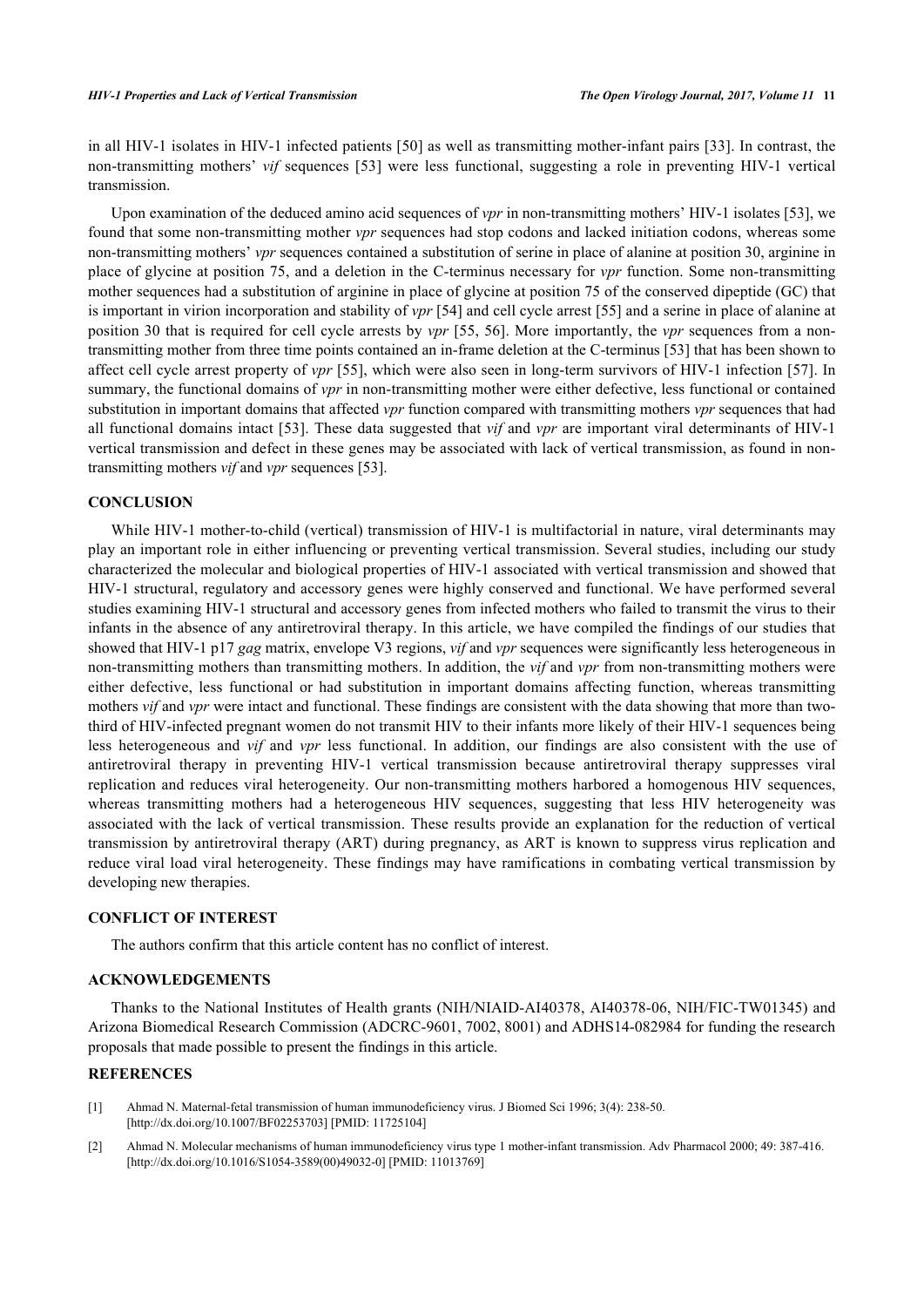#### **12** *The Open Virology Journal, 2017, Volume 11 Ahmad et al.*

- [3] Ahmad N. The vertical transmission of human immunodeficiency virus type 1: Molecular and biological properties of the virus. Crit Rev Clin Lab Sci 2005; 42(1): 1-34. [\[http://dx.doi.org/10.1080/10408360490512520\]](http://dx.doi.org/10.1080/10408360490512520) [PMID: [15697169](http://www.ncbi.nlm.nih.gov/pubmed/15697169)]
- [4] Caesarean section and risk of vertical transmission of HIV-1 infection. The European Collaborative Study. Lancet 1994; 343(8911): 1464-7. [\[http://dx.doi.org/10.1016/S0140-6736\(94\)92582-8\]](http://dx.doi.org/10.1016/S0140-6736(94)92582-8) [PMID: [7911178](http://www.ncbi.nlm.nih.gov/pubmed/7911178)]
- <span id="page-4-0"></span>[5] Mok JQ, Giaquinto C, De Rossi A, Grosch-Wörner I, Ades AE, Peckham CS. Infants born to mothers seropositive for human immunodeficiency virus. Preliminary findings from a multicentre European study. Lancet 1987; 1(8543): 1164-8. [\[http://dx.doi.org/10.1016/S0140-6736\(87\)92142-8\]](http://dx.doi.org/10.1016/S0140-6736(87)92142-8) [PMID: [2883489](http://www.ncbi.nlm.nih.gov/pubmed/2883489)]
- <span id="page-4-1"></span>[6] McGowan JP, Crane M, Wiznia AA, Blum S. Combination antiretroviral therapy in human immunodeficiency virus-infected pregnant women. Obstet Gynecol 1999; 94(5 Pt 1): 641-6. [\[http://dx.doi.org/10.1016/S0029-7844\(99\)00526-8\]](http://dx.doi.org/10.1016/S0029-7844(99)00526-8) [PMID: [10546703](http://www.ncbi.nlm.nih.gov/pubmed/10546703)]
- <span id="page-4-2"></span>[7] Gumbo FZ, Duri K, Kandawasvika GQ, *et al.* Risk factors of HIV vertical transmission in a cohort of women under a PMTCT program at three peri-urban clinics in a resource-poor setting. J Perinatol 2010; 30(11): 717-23. [\[http://dx.doi.org/10.1038/jp.2010.31](http://dx.doi.org/10.1038/jp.2010.31)] [PMID: [20336078\]](http://www.ncbi.nlm.nih.gov/pubmed/20336078)
- <span id="page-4-3"></span>[8] Forbes JC, Alimenti AM, Singer J, *et al.* A national review of vertical HIV transmission. AIDS 2012; 26(6): 757-63. [\[http://dx.doi.org/10.1097/QAD.0b013e328350995c](http://dx.doi.org/10.1097/QAD.0b013e328350995c)] [PMID: [22210635\]](http://www.ncbi.nlm.nih.gov/pubmed/22210635)
- <span id="page-4-4"></span>[9] Scarlatti G, Albert J, Rossi P, *et al.* Mother-to-child transmission of human immunodeficiency virus type 1: Correlation with neutralizing antibodies against primary isolates. J Infect Dis 1993; 168(1): 207-10. [\[http://dx.doi.org/10.1093/infdis/168.1.207](http://dx.doi.org/10.1093/infdis/168.1.207)] [PMID: [8515110\]](http://www.ncbi.nlm.nih.gov/pubmed/8515110)
- <span id="page-4-5"></span>[10] Wu X, Parast AB, Richardson BA, *et al.* Neutralization escape variants of human immunodeficiency virus type 1 are transmitted from mother to infant. J Virol 2006; 80(2): 835-44. [\[http://dx.doi.org/10.1128/JVI.80.2.835-844.2006](http://dx.doi.org/10.1128/JVI.80.2.835-844.2006)] [PMID: [16378985\]](http://www.ncbi.nlm.nih.gov/pubmed/16378985)
- <span id="page-4-6"></span>[11] Wolinsky SM, Wike CM, Korber BT, *et al.* Selective transmission of human immunodeficiency virus type-1 variants from mothers to infants. Science 1992; 255(5048): 1134-7. [\[http://dx.doi.org/10.1126/science.1546316](http://dx.doi.org/10.1126/science.1546316)] [PMID: [1546316\]](http://www.ncbi.nlm.nih.gov/pubmed/1546316)
- [12] Scarlatti G, Leitner T, Halapi E, *et al.* Comparison of variable region 3 sequences of human immunodeficiency virus type 1 from infected children with the RNA and DNA sequences of the virus populations of their mothers. Proc Natl Acad Sci USA 1993; 90(5): 1721-5. [\[http://dx.doi.org/10.1073/pnas.90.5.1721](http://dx.doi.org/10.1073/pnas.90.5.1721)] [PMID: [8446584](http://www.ncbi.nlm.nih.gov/pubmed/8446584)]
- <span id="page-4-11"></span>[13] Ahmad N, Baroudy BM, Baker RC, Chappey C. Genetic analysis of human immunodeficiency virus type 1 envelope V3 region isolates from mothers and infants after perinatal transmission. J Virol 1995; 69(2): 1001-12. [PMID: [7815476\]](http://www.ncbi.nlm.nih.gov/pubmed/7815476)
- [14] Contag CH, Ehrnst A, Duda J, *et al.* Mother-to-infant transmission of human immunodeficiency virus type 1 involving five envelope sequence subtypes. J Virol 1997; 71(2): 1292-300. [PMID: [8995653\]](http://www.ncbi.nlm.nih.gov/pubmed/8995653)
- [15] Dickover RE, Garratty EM, Plaeger S, Bryson YJ. Perinatal transmission of major, minor, and multiple maternal human immunodeficiency virus type 1 variants *in utero* and intrapartum. J Virol 2001; 75(5): 2194-203. [\[http://dx.doi.org/10.1128/JVI.75.5.2194-2203.2001](http://dx.doi.org/10.1128/JVI.75.5.2194-2203.2001)] [PMID: [11160723\]](http://www.ncbi.nlm.nih.gov/pubmed/11160723)
- <span id="page-4-7"></span>[16] Mulder-Kampinga GA, Simonon A, Kuiken CL, *et al.* Similarity in env and gag genes between genomic RNAs of human immunodeficiency virus type 1 (HIV-1) from mother and infant is unrelated to time of HIV-1 RNA positivity in the child. J Virol 1995; 69(4): 2285-96. [PMID: [7884875\]](http://www.ncbi.nlm.nih.gov/pubmed/7884875)
- <span id="page-4-8"></span>[17] Cichutek K, Merget H, Norley S, *et al.* Development of a quasispecies of human immunodeficiency virus type 1 *in vivo*. Proc Natl Acad Sci USA 1992; 89(16): 7365-9. [\[http://dx.doi.org/10.1073/pnas.89.16.7365](http://dx.doi.org/10.1073/pnas.89.16.7365)] [PMID: [1502146](http://www.ncbi.nlm.nih.gov/pubmed/1502146)]
- [18] McNearney T, Westervelt P, Thielan BJ, *et al.* Limited sequence heterogeneity among biologically distinct human immunodeficiency virus type 1 isolates from individuals involved in a clustered infectious outbreak. Proc Natl Acad Sci USA 1990; 87(5): 1917-21. [\[http://dx.doi.org/10.1073/pnas.87.5.1917](http://dx.doi.org/10.1073/pnas.87.5.1917)] [PMID: [2308953](http://www.ncbi.nlm.nih.gov/pubmed/2308953)]
- <span id="page-4-9"></span>[19] Zhu T, Mo H, Wang N, *et al.* Genotypic and phenotypic characterization of HIV-1 patients with primary infection. Science 1993; 261(5125): 1179-81. [\[http://dx.doi.org/10.1126/science.8356453](http://dx.doi.org/10.1126/science.8356453)] [PMID: [8356453\]](http://www.ncbi.nlm.nih.gov/pubmed/8356453)
- <span id="page-4-10"></span>[20] vant Wout AB, Kootstra NA, Mulder-Kampinga GA, *et al.* Macrophage-tropic variants initiate human immunodeficiency virus type 1 infection after sexual, parenteral, and vertical transmission. J Clin Invest 1994; 94(5): 2060-7. [\[http://dx.doi.org/10.1172/JCI117560\]](http://dx.doi.org/10.1172/JCI117560) [PMID: [7962552](http://www.ncbi.nlm.nih.gov/pubmed/7962552)]
- [21] Ahmad N, Matala E, Yedavalli VR, Hahn T, Husain M. Characterization of HIV-1 involved in maternal-fetal transmission. In: Jameel S, Villarreal L, Eds. Advances in Animal Virology. Oxford Publications 2000; pp. 351-70.
- [22] Matala E, Hahn T, Yedavalli VR, Ahmad N. Biological characterization of HIV type 1 envelope V3 regions from mothers and infants associated with perinatal transmission. AIDS Res Hum Retroviruses 2001; 17(18): 1725-35. [\[http://dx.doi.org/10.1089/08892220152741423\]](http://dx.doi.org/10.1089/08892220152741423) [PMID: [11788024](http://www.ncbi.nlm.nih.gov/pubmed/11788024)]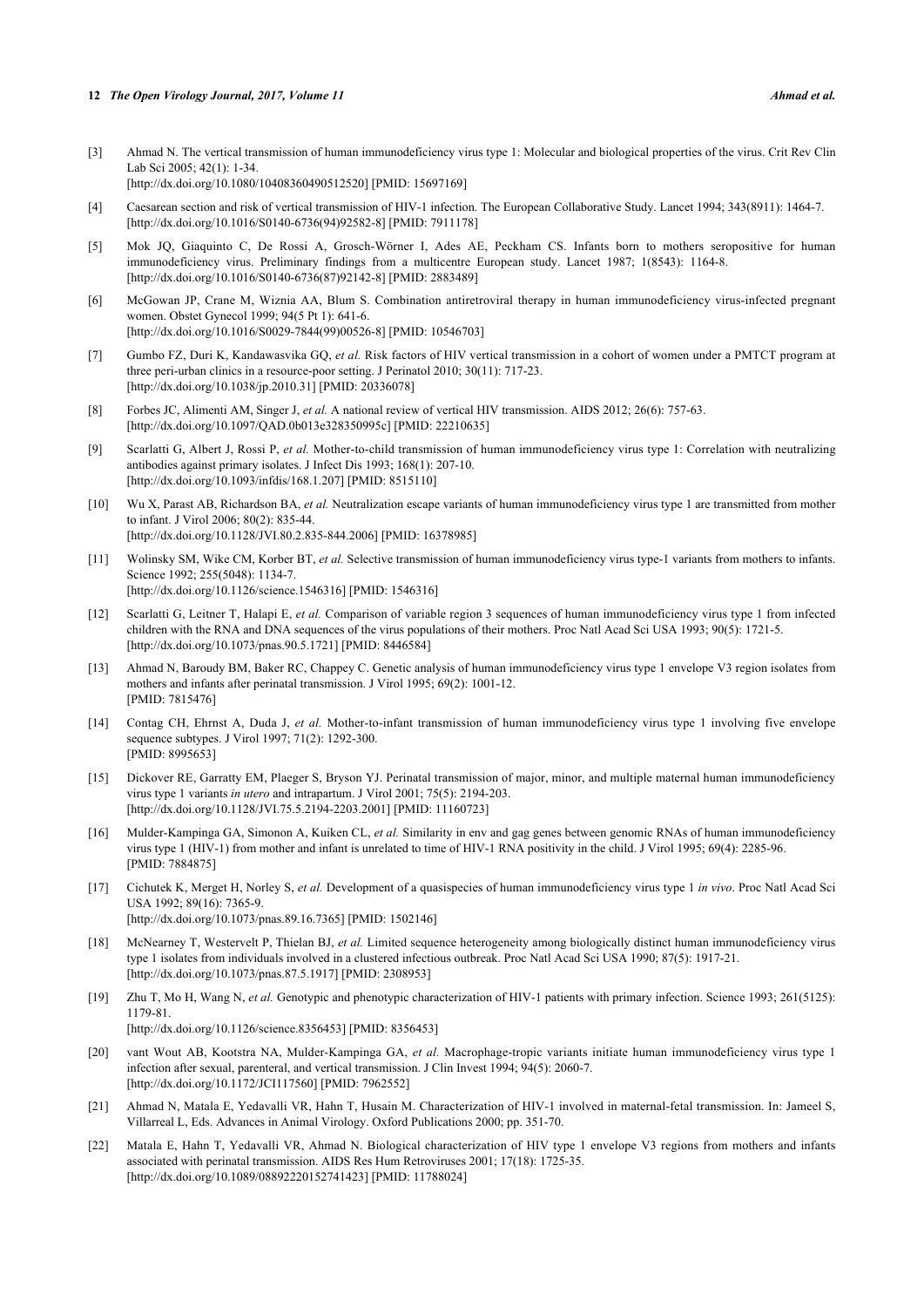- <span id="page-5-0"></span>[23] Philpott S, Burger H, Charbonneau T, *et al.* CCR5 genotype and resistance to vertical transmission of HIV-1. J Acquir Immune Defic Syndr 1999; 21(3): 189-93. [\[http://dx.doi.org/10.1097/00126334-199907010-00002](http://dx.doi.org/10.1097/00126334-199907010-00002)] [PMID: [10421241\]](http://www.ncbi.nlm.nih.gov/pubmed/10421241)
- <span id="page-5-1"></span>[24] Hahn T, Matala E, Chappey C, Ahmad N. Characterization of mother-infant HIV type 1 gag p17 sequences associated with perinatal transmission. AIDS Res Hum Retroviruses 1999; 15(10): 875-88. [\[http://dx.doi.org/10.1089/088922299310584\]](http://dx.doi.org/10.1089/088922299310584) [PMID: [10408724](http://www.ncbi.nlm.nih.gov/pubmed/10408724)]
- <span id="page-5-2"></span>[25] Wellensiek BP, Sundaravaradan V, Ramakrishnan R, Ahmad N. Molecular characterization of the HIV-1 gag nucleocapsid gene associated with vertical transmission. Retrovirology 2006; 3: 21. [\[http://dx.doi.org/10.1186/1742-4690-3-21\]](http://dx.doi.org/10.1186/1742-4690-3-21) [PMID: [16600029](http://www.ncbi.nlm.nih.gov/pubmed/16600029)]
- <span id="page-5-3"></span>[26] Sundaravaradan V, Hahn T, Ahmad N. Conservation of functional domains and limited heterogeneity of HIV-1 reverse transcriptase gene following vertical transmission. Retrovirology 2005; 2: 36. [\[http://dx.doi.org/10.1186/1742-4690-2-36\]](http://dx.doi.org/10.1186/1742-4690-2-36) [PMID: [15918905](http://www.ncbi.nlm.nih.gov/pubmed/15918905)]
- <span id="page-5-4"></span>[27] Ramakrishnan R, Mehta R, Sundaravaradan V, Davis T, Ahmad N. Characterization of HIV-1 envelope gp41 genetic diversity and functional domains following perinatal transmission. Retrovirology 2006; 3: 42. [\[http://dx.doi.org/10.1186/1742-4690-3-42\]](http://dx.doi.org/10.1186/1742-4690-3-42) [PMID: [16820061](http://www.ncbi.nlm.nih.gov/pubmed/16820061)]
- <span id="page-5-5"></span>[28] Husain M, Hahn T, Yedavalli VR, Ahmad N. Characterization of HIV type 1 tat sequences associated with perinatal transmission. AIDS Res Hum Retroviruses 2001; 17(8): 765-73. [\[http://dx.doi.org/10.1089/088922201750237040\]](http://dx.doi.org/10.1089/088922201750237040) [PMID: [11429117](http://www.ncbi.nlm.nih.gov/pubmed/11429117)]
- <span id="page-5-6"></span>[29] Ramakrishnan R, Hussain M, Holzer A, Mehta R, Sundaravaradan V, Ahmad N. Evaluations of HIV type 1 rev gene diversity and functional domains following perinatal transmission. AIDS Res Hum Retroviruses 2005; 21(12): 1035-45. [\[http://dx.doi.org/10.1089/aid.2005.21.1035\]](http://dx.doi.org/10.1089/aid.2005.21.1035) [PMID: [16379607](http://www.ncbi.nlm.nih.gov/pubmed/16379607)]
- <span id="page-5-7"></span>[30] Mehta R, Ramakrishnan R, Doktor K, Sundaravaradan V, Ahmad N. Genetic characterization of HIV type 1 long terminal repeat following vertical transmission. AIDS Res Hum Retroviruses 2008; 24(3): 437-45. [\[http://dx.doi.org/10.1089/aid.2007.0234\]](http://dx.doi.org/10.1089/aid.2007.0234) [PMID: [18327987](http://www.ncbi.nlm.nih.gov/pubmed/18327987)]
- <span id="page-5-8"></span>[31] Mehta R, Sundaravaradan V, Ahmad N. Mutations generated in human immunodeficiency virus type 1 long terminal repeat during vertical transmission correlate with viral gene expression. Virology 2008; 375(1): 170-81. [\[http://dx.doi.org/10.1016/j.virol.2008.01.048](http://dx.doi.org/10.1016/j.virol.2008.01.048)] [PMID: [18313715\]](http://www.ncbi.nlm.nih.gov/pubmed/18313715)
- <span id="page-5-9"></span>[32] Ramakrishnan R, Ahmad N. Derivation of primary sequences and secondary structures of rev responsive element from HIV-1 infected mothers and infants following vertical transmission. Virology 2007; 359(1): 201-11. [\[http://dx.doi.org/10.1016/j.virol.2006.09.003](http://dx.doi.org/10.1016/j.virol.2006.09.003)] [PMID: [17045321\]](http://www.ncbi.nlm.nih.gov/pubmed/17045321)
- <span id="page-5-10"></span>[33] Yedavalli VR, Chappey C, Matala E, Ahmad N. Conservation of an intact *vif* gene of human immunodeficiency virus type 1 during maternalfetal transmission. J Virol 1998; 72(2): 1092-102. [PMID: [9445004\]](http://www.ncbi.nlm.nih.gov/pubmed/9445004)
- <span id="page-5-11"></span>[34] Yedavalli VR, Chappey C, Ahmad N. Maintenance of an intact human immunodeficiency virus type 1 *vpr* gene following mother-to-infant transmission. J Virol 1998; 72(8): 6937-43. [PMID: [9658150\]](http://www.ncbi.nlm.nih.gov/pubmed/9658150)
- <span id="page-5-12"></span>[35] Yedavalli VR, Husain M, Horodner A, Ahmad N. Molecular characterization of HIV type 1 vpu genes from mothers and infants after perinatal transmission. AIDS Res Hum Retroviruses 2001; 17(11): 1089-98. [\[http://dx.doi.org/10.1089/088922201300343780\]](http://dx.doi.org/10.1089/088922201300343780) [PMID: [11485627](http://www.ncbi.nlm.nih.gov/pubmed/11485627)]
- <span id="page-5-13"></span>[36] Hahn T, Ramakrishnan R, Ahmad N. Evaluation of genetic diversity of human immunodeficiency virus type 1 *NEF* gene associated with vertical transmission. J Biomed Sci 2003; 10(4): 436-50. [PMID: [12824703\]](http://www.ncbi.nlm.nih.gov/pubmed/12824703)
- <span id="page-5-14"></span>[37] Hahn T, Ahmad N. Genetic characterization of HIV type 1 gag p17 matrix genes in isolates from infected mothers lacking perinatal transmission. AIDS Res Hum Retroviruses 2001; 17(17): 1673-80. [\[http://dx.doi.org/10.1089/088922201753342095\]](http://dx.doi.org/10.1089/088922201753342095) [PMID: [11779356](http://www.ncbi.nlm.nih.gov/pubmed/11779356)]
- <span id="page-5-15"></span>[38] Narwa R, Roques P, Courpotin C, *et al.* Characterization of human immunodeficiency virus type 1 p17 matrix protein motifs associated with mother-to-child transmission. J Virol 1996; 70(7): 4474-83. [PMID: [8676472\]](http://www.ncbi.nlm.nih.gov/pubmed/8676472)
- <span id="page-5-16"></span>[39] Yuan X, Yu X, Lee T-H, Essex M. Mutations in the N-terminal region of human immunodeficiency virus type 1 matrix protein block intracellular transport of the Gag precursor. J Virol 1993; 67(11): 6387-94. [PMID: [8411340\]](http://www.ncbi.nlm.nih.gov/pubmed/8411340)
- [40] Spearman P, Wang J-J, Vander Heyden N, Ratner L. Identification of human immunodeficiency virus type 1 Gag protein domains essential to membrane binding and particle assembly. J Virol 1994; 68(5): 3232-42. [PMID: [8151785\]](http://www.ncbi.nlm.nih.gov/pubmed/8151785)
- [41] Bukrinsky MI, Haggerty S, Dempsey MP, *et al.* A nuclear localization signal within HIV-1 matrix protein that governs infection of nondividing cells. Nature 1993; 365(6447): 666-9. [\[http://dx.doi.org/10.1038/365666a0](http://dx.doi.org/10.1038/365666a0)] [PMID: [8105392\]](http://www.ncbi.nlm.nih.gov/pubmed/8105392)